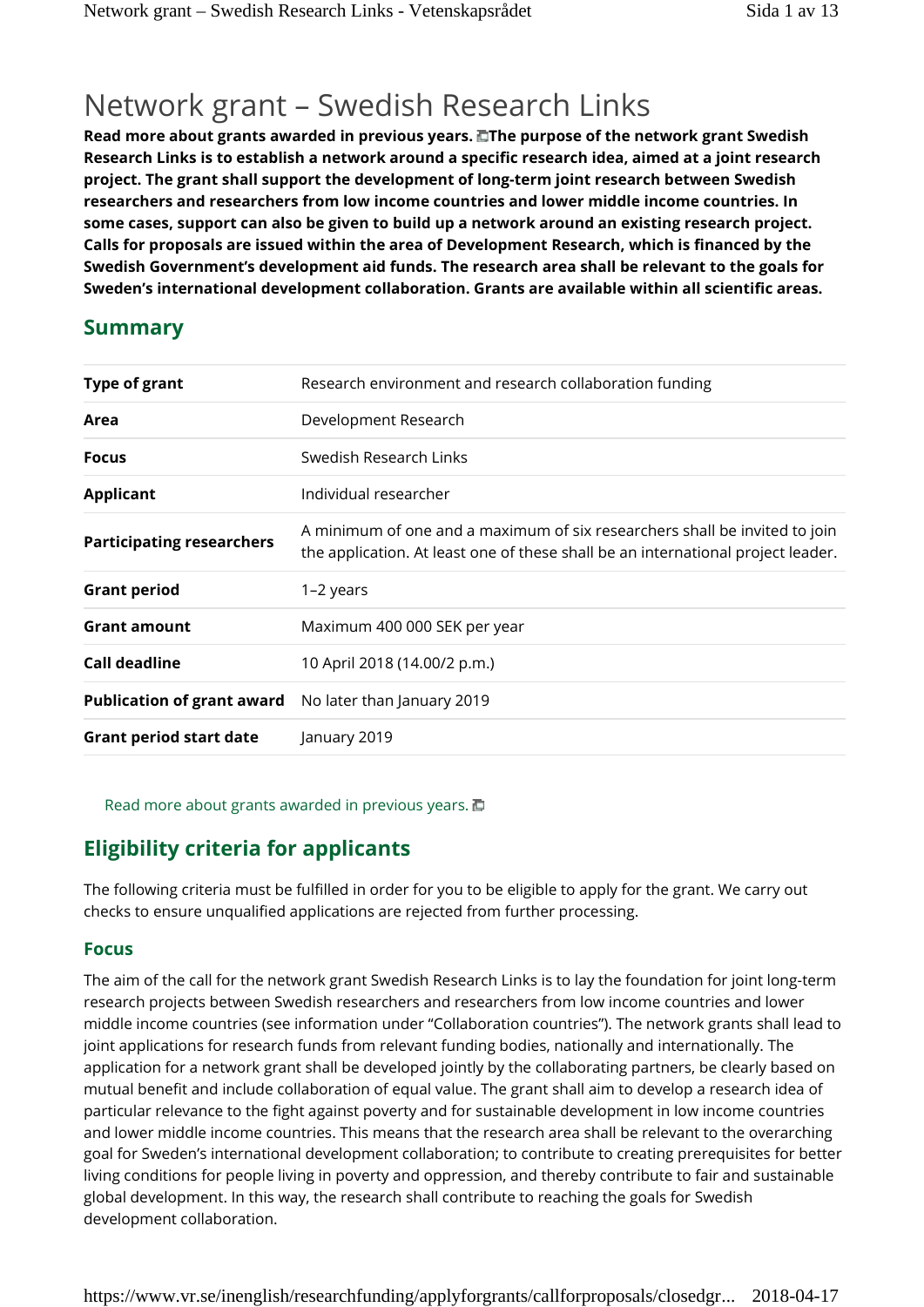The call is open to researchers within all scientific disciplines, and covers both basic research and applied research. Research collaborations with a multi- and inter-disciplinary perspective are particularly encouraged. For further information, please see the following documents:

Policy framework for Swedish development cooperation and humanitarian assistance

Strategy for research cooperation and research in development cooperation 2015–2021

#### **Collaboration countries**

Within the framework for this grant, low income countries and lower middle income countries according to the OECD's Development Assistance Committee DAC's list may be considered for research collaboration (the columns Least Development Countries, Other Low Income Countries and Lower Middle Income Countries and Territories in the document linked to below).

OECD's Development Assistance Committee DAC's list C

#### **Applicant**

The applicant for a research project grant must be an individual researcher. You will be the project leader and have scientific responsibility for the research collaboration. You must hold a Swedish doctoral degree or a corresponding foreign degree, awarded no later than the deadline for this call. The degree award date we use is the date you fulfilled all the criteria for a doctoral degree, such as mandatory courses, oral defence and an approved doctoral thesis. For applicants with Swedish doctoral degrees, the award date listed in Ladok applies.

Grants from the Swedish Research Council shall be administered by a Swedish university or HEI or another Swedish public organisation that fulfils our criteria for administrating organisations  $\Box$ . To apply, your organisation must therefore be approved as an administrating organisation.

If you are awarded a grant, you must be employed by the administrating organisation at the start of and throughout the grant period, unless the Swedish Research Council approves an exception. The employment must equal at least 20 per cent of a full-time equivalent. You do not have to be employed by the administrating organisation at the time of applying.

#### **Number of applications and previous grants**

The conditions described in this section only apply to applicants (project leaders).

#### **What grants may I apply for simultaneously from the Swedish Research Council?**

You may submit more than one application under this call for the network grant Swedish Research Links, provided the applications relate to different collaborations (collaboration partners and countries). Other restrictions on the grants you may apply for during the same year are shown in the table below.

# Table: Grants that can be applied for in parallel

#### **What eligibility criteria apply if I already have a grant from the Swedish Research Council?**

There are certain restrictions if you are the project leader of a previously awarded grant that is ongoing, that is to say where the grant period (payment period from the Swedish Research Council) overlaps the grant period of the grant this application covers. Please note that the availability period, that is to say the time during which you can draw down the grant awarded, is normally longer than the grant period. Information about the criteria for your previous grant can be found in the "Approval of conditions" you received from the Swedish Research Council. If you are the project leader for an ongoing project within Swedish Research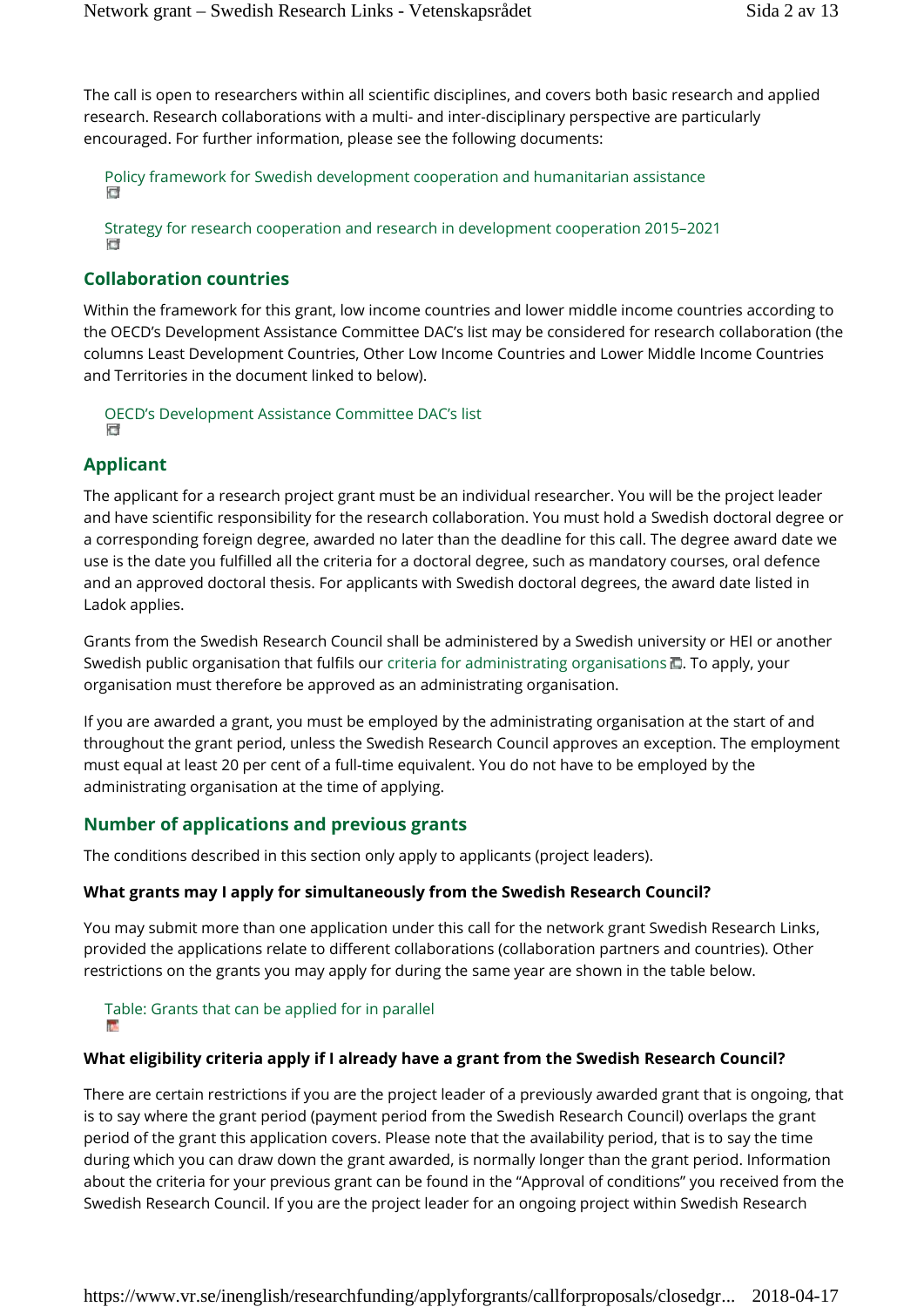Links, where the grant period overlaps the period now applied for (grant payments made also during 2019), you may apply for this grant with a new collaboration partner in another country.

If you are the project leader for an ongoing project within Swedish Research Links, where the grant period ends in 2018 (grant payments made up to and including 2018), you may apply for this grant with either the same international partner provided the application relates to a different project idea, or a new collaboration partner in another country. Please see the table below for further information on grants you may apply for if you have an ongoing grant.

# Table: Grants eligible for applicants with ongoing grants

**Note:** If you have been the project leader for previous grants from the Swedish Research Council that have ended, final financial reports for all of these must have been submitted within the permitted time frame in order for you to apply for a new grant. If you have been the project leader for a previous grant within Development Research, a scientific report must have been submitted within the permitted time frame in order for you to apply for a new grant. Please contact your administrating organisation if you are unsure whether all your final reports have been submitted.

#### **What applies for applications to or grants from other funding bodies?**

If your application to the Swedish Research Council relates to the same purpose as a grant you have already been awarded by, or are applying for to another funding body, please describe this.

#### **Participating researchers**

Your application shall include a minimum of one and a maximum of six participating researchers/international project leaders who will participate in the design of the application and be involved in the network collaboration as described in the application. International project leaders shall have a doctoral degree or equivalent competence, and shall be linked to an HEI or research institute in a low income country or lower middle income country. You may choose up to three collaboration countries, and each country must be represented by a co-responsible researcher/international project leader active in the country in question.

In addition to co-responsible researchers/international project leaders, other researchers linked to the project may be included as participating researchers, that is to say researchers with a doctoral degree or corresponding competence, whose scientific competence will be crucial for the implementation of the proposed research. Participating researchers do not have to be employed by a Swedish HEI or – as is the case for international project leaders – associated with a research institute in an approved collaboration country. A total maximum of six researchers may be invited to participate in the application.

Participating researchers shall provide the necessary information themselves in Prisma, and upload these to the application. Any further participating partners and their roles shall be described in the research plan (please see instructions under "Collaboration plan" below).

#### **Costs and grant amounts**

The grant may be used for costs associated with international network building and collaboration, such as:

- research and/or working stays between the collaborating partners
- joint seminars, conferences or workshops aimed at exchanging knowledge and adopting a joint research agenda
- preparation/planning of joint research applications
- joint publications and other joint information dissemination

Minor project costs (such as equipment and consumables) may also be financed, up to a maximum of 100 000 SEK per year. Grants may not be used for salaries. However, the grant may cover additional costs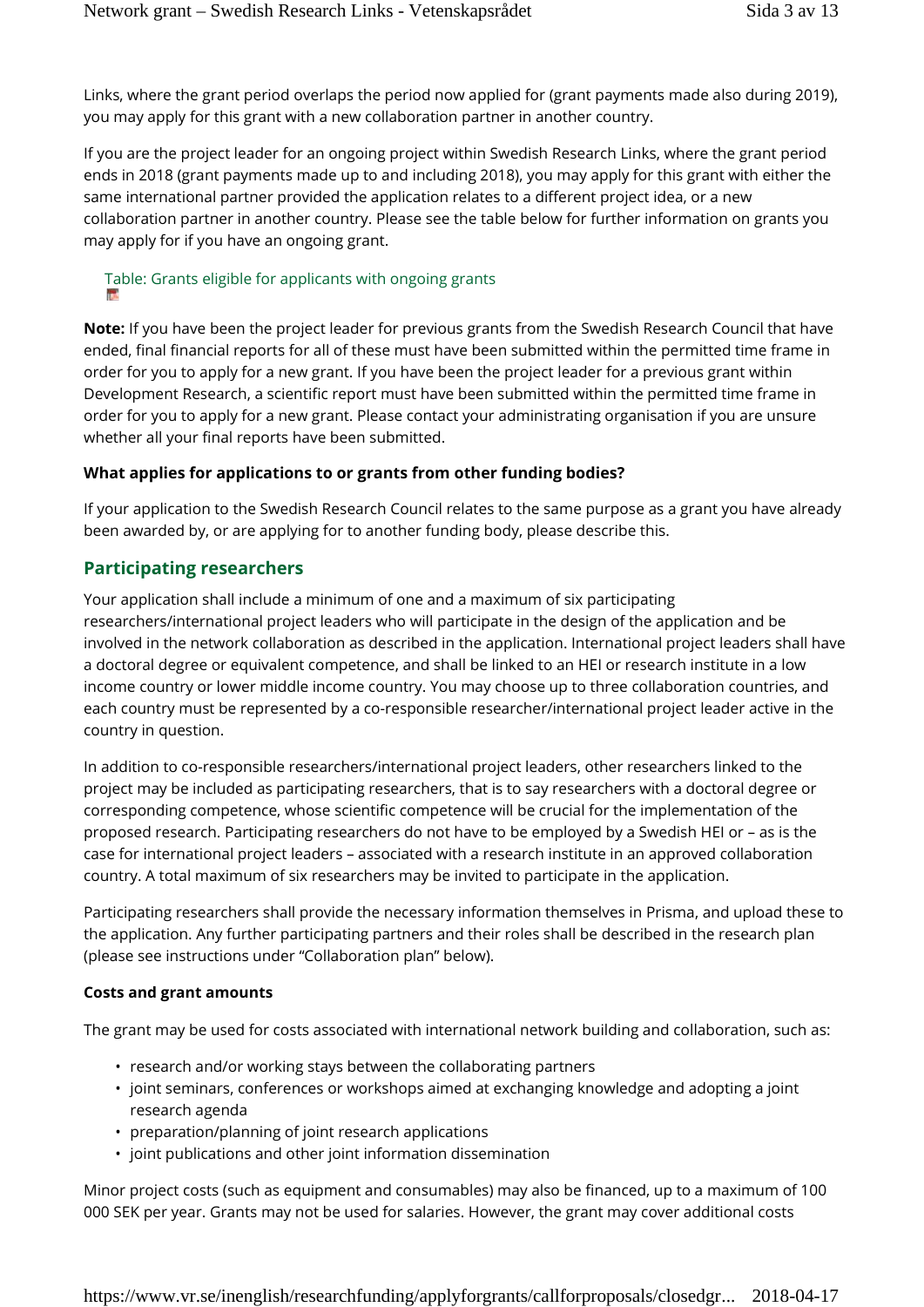incurred by the Swedish project leader for subsistence for the international project leader (or participants). Scholarships not intended as an alternative to salary or other forms of study financing for doctoral students may be included in these additional costs. The grant must be used in accordance with the OECD's Development Assistance Committee DAC's guidelines for what can be classified as aid.

The maximum amount you may apply for is 400 000 SEK per year, including indirect costs.

#### **Grant period**

You may apply for a grant to cover a minimum of one and a maximum of two years, starting from January 2019. The first payment will be made during January 2019 at the earliest.

## **How do I apply?**

You apply electronically in Prisma D, which is the application system used by the Swedish Research Council. You create your application in Prisma by filling in the text fields, uploading information from your personal account, and attaching the appendices requested.

To enable you to apply, your organisation must have been approved as an administrating organisation  $\Box$ and have created an organisation account in Prisma.

For most items in Prisma, there is a user manual describing all the steps, as well as answers to FAQ  $\Box$ . Please refer to these when filling in your application.

Please avoid stating your own or anybody else's full personal identity number in the application except where specifically requested.

#### **Creating a personal account in Prisma**

Before you apply, you must create a personal account in Prisma , where you can save your personal and CV data. The information only needs to be entered once, and can thereafter be supplemented or changed as required. As most of the Swedish Research Council's calls employ foreign reviewers, please use English when entering any descriptive text in you CV data. You can also input your publications for future use. Please note that no publications can currently be uploaded from your account to the application form. This is because the publications function is under development and not yet used in the Swedish Research Council's calls. You should therefore submit your publications list as an attached PDF file instead (please see instructions under "Publications" below).

Please allow plenty of time to create your personal account. The applications you register in Prisma will be linked to your personal account.

All other persons participating in your application must also create a personal account in Prisma and confirm their participation. Thereafter they can add their data to the application via their personal accounts.

#### **Text**

Some text fields can be formatted, which means that the font, alignment and font size can be changed in these fields, and that tables and symbols can be inserted. If you insert text written using a word processing program (such as Microsoft Word), you may need to use the tools in Prisma to adjust the formatting after insertion. Images cannot be included in the text fields, however. We recommend that you use the fonts Arial, Calibri or Verdana.

All text fields have a limit on the number of characters, and this is illustrated by a character counter. If you use too many characters, the application cannot be registered.

#### **Attached documents and appendices**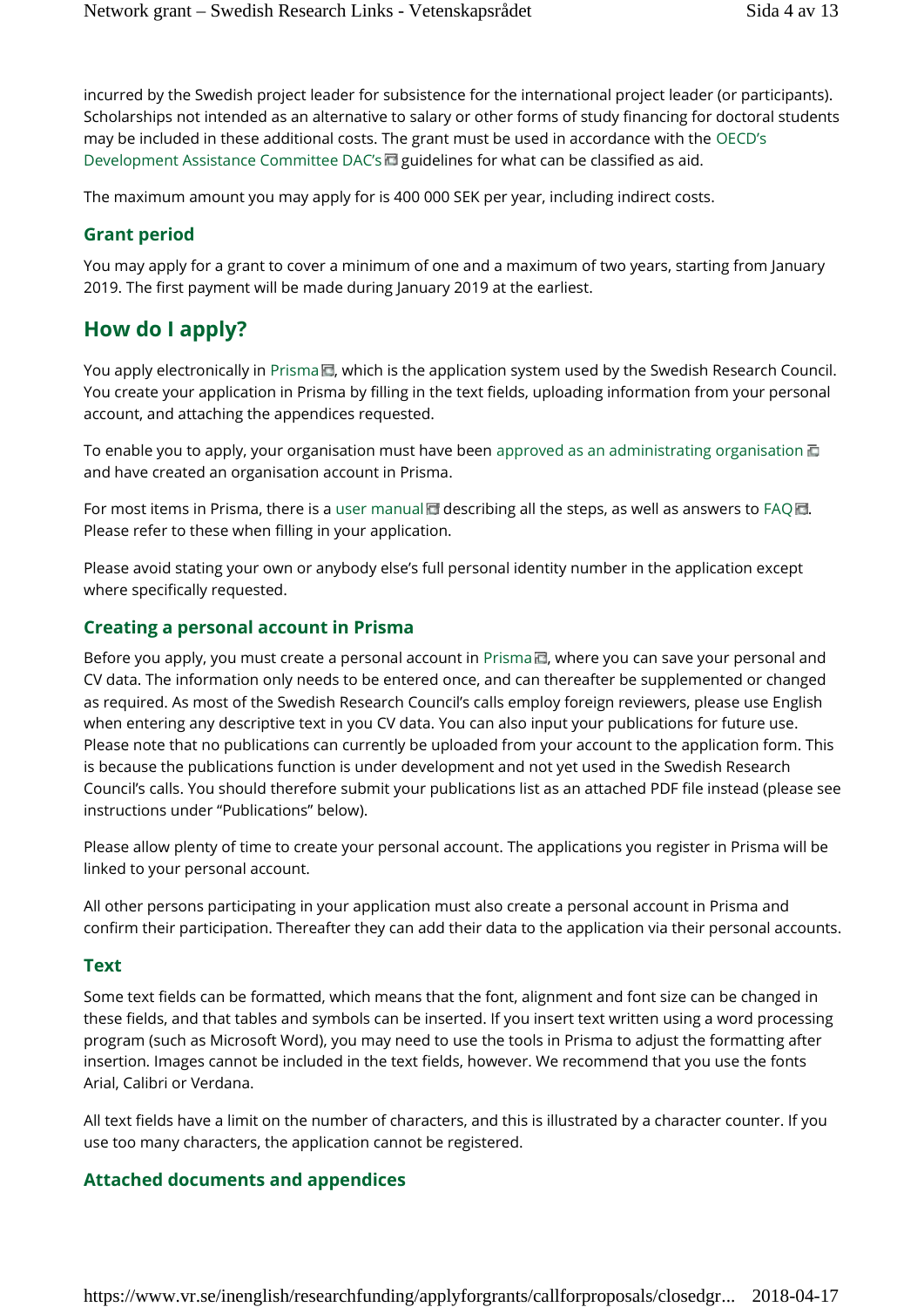You will need to attach an appendix to some fields as instructed. The appendix must consist of one file only, and you can only attach documents in PDF format. All appendices are limited as to file size and number of pages. You will not be able to attach an appendix that exceeds the stated maximum size.

#### **Signing**

Both you as applicant and an authorised representative of the administrating organisation shall sign the application electronically in Prisma. Please see further information under "Registering the application" below.

## **What must the application contain?**

Please refer to the application form in Prisma in parallel with reading the instructions below.

#### **Language**

Foreign experts are involved in the scientific evaluation of the applications. To ensure fair and equitable assessment and efficient processing, please therefore complete your application in English.

#### **Sections of the application**

The application form includes the following tabs:

- Descriptive data
- Research description
- Budget and research resources
- Publications
- Administrating organisation
- Review panels
- Participants
- CV

Descriptions of the information requested under each tab follow below. Mandatory information is marked with an asterisk (\*) in Prisma.

#### **Descriptive data**

Under this tab, please fill in the Swedish and English project name, project period (number of years), collaboration country/countries, and select SCB codes and key words. You must also state which of the 17 global goals for sustainable development (according to Agenda 2030) your project is linked to in particular. Applications within Development Research shall also be classified according to a number of policy markers, and because of this you must also state to what extent your research project focuses on each policy marker area. Note that neither the link to the sustainability goals or the classification impacts on the evaluation of your application, but are only aimed at facilitating better follow-up of the Swedish development aid funds that finance Development Research and are reported to the OECD's Development Assistance Committee DAC. A description of the policy markers can be found via the link below.

17 global goals for sustainable development

OECD's Development Assistance Committee DAC's policy markers G

Read more about how the Swedish Research Council contributes to transparency within development aid

Under "Descriptive information", please state the relevant countries for the project, and fill in the abstract and popular science description as instructed below.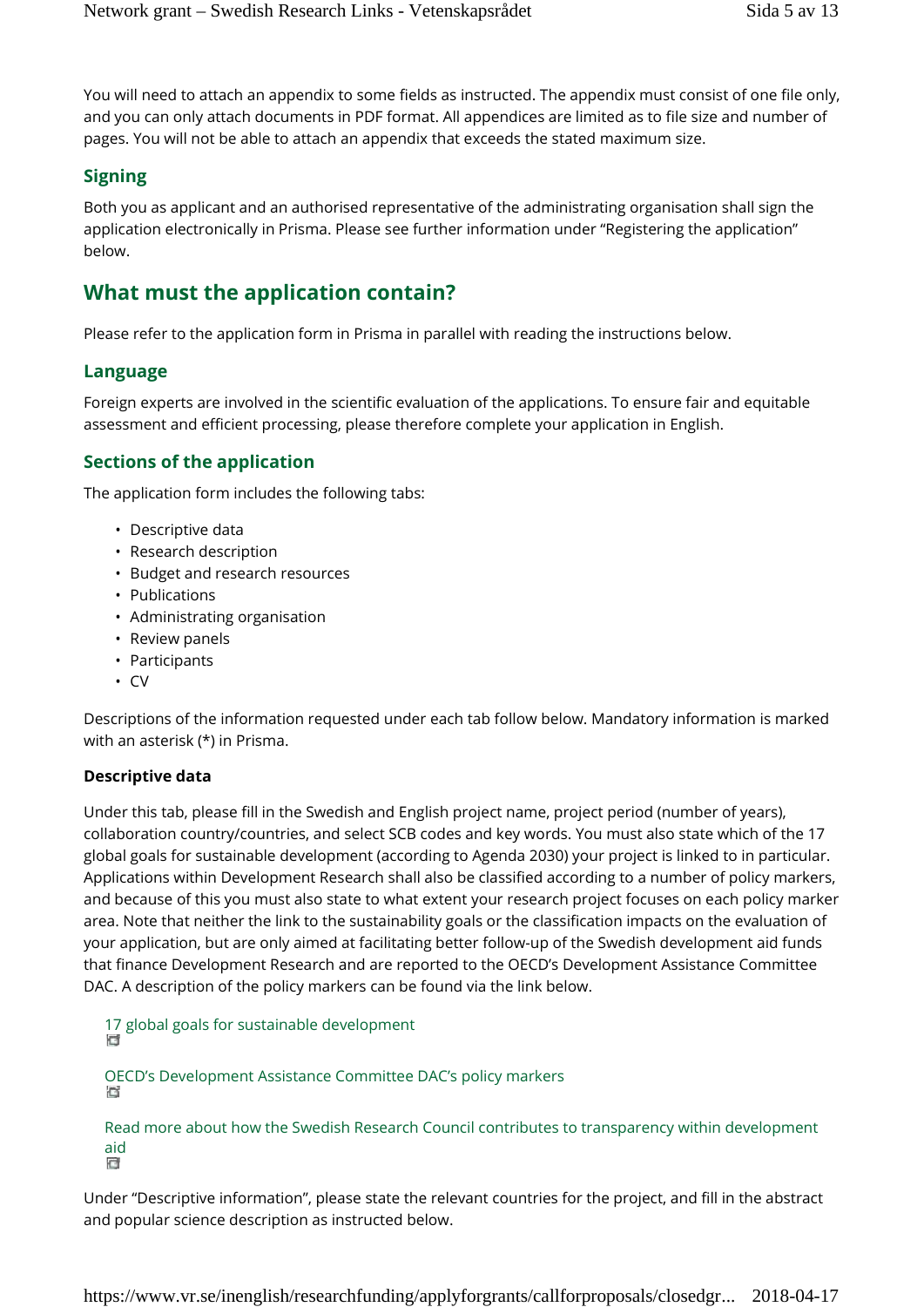#### *Abstract*

The abstract shall include a brief description of:

- the research questions that you intend to focus on in the collaboration
- what is to be done within the research collaboration
- how the collaboration will be conducted: organisation, time plan and collaboration formats
- the impact of the research collaboration

The abstract shall provide a summary guide to the purpose and implementation of the network. Please use wording to ensure persons with another subject specialisation can understand the information.

The description may cover a maximum of 1 500 characters including blank spaces (approximately one third of an A4 page in Arial, font size 11, single line spacing).

#### *Popular science description*

Describe the collaboration and the research idea in such a way that a person who is not familiar with the subject can understand it. Describe what is to be done and why, and explain in what way the collaboration and the research idea may be important.

The popular science description is an important tool when we inform about the research funded by the Swedish Research Council. If we grant your application, we reserve the right to use the description for information purposes.

**Note:** The popular science description must be written in Swedish, unlike the rest of the application.

The description may cover a maximum of 4 500 characters including blank spaces (approximately one A4 page in Arial, font size 11, single line spacing).

#### **Research description**

Under this tab, please attach your collaboration plan and describe any ethical considerations and the research collaboration's relevance and impact on the fight against poverty and for sustainable development.

#### *Ethical considerations*

Describe the ethical issues raised by the research and how they are handled in the research work. Explain also why the research questions and expected results justify the conduct of the research, in view of the ethical issues raised. Please also state whether the research involves any handling of personal data, or experiments on animals or human subjects. If no ethical issues are raised, please state this.

#### *Collaboration plan*

Please attach your collaboration plan in PDF format. The collaboration plan shall consist of a brief but complete description of the collaboration planned for the participants in the project (two or more). It shall cover a maximum of six page-numbered A4 pages in Arial, font size 11, single line spacing, including references and any images. **You will not be able to attach an appendix that exceeds the stated maximum number of pages or is larger than 10 MB.**

The collaboration plan must include the following headings and information, listed in the following order:

- **Purpose and aims:** Describe briefly the purpose (to develop a joint research project) and other specific goals for the collaboration project.
- **Research idea:** Make a summary of the research theme and the research questions planned to be in focus for the project, how gender aspects will be included in the project idea (where applicable), and describe your own and others' previous research and any preliminary results within the research area. State key references.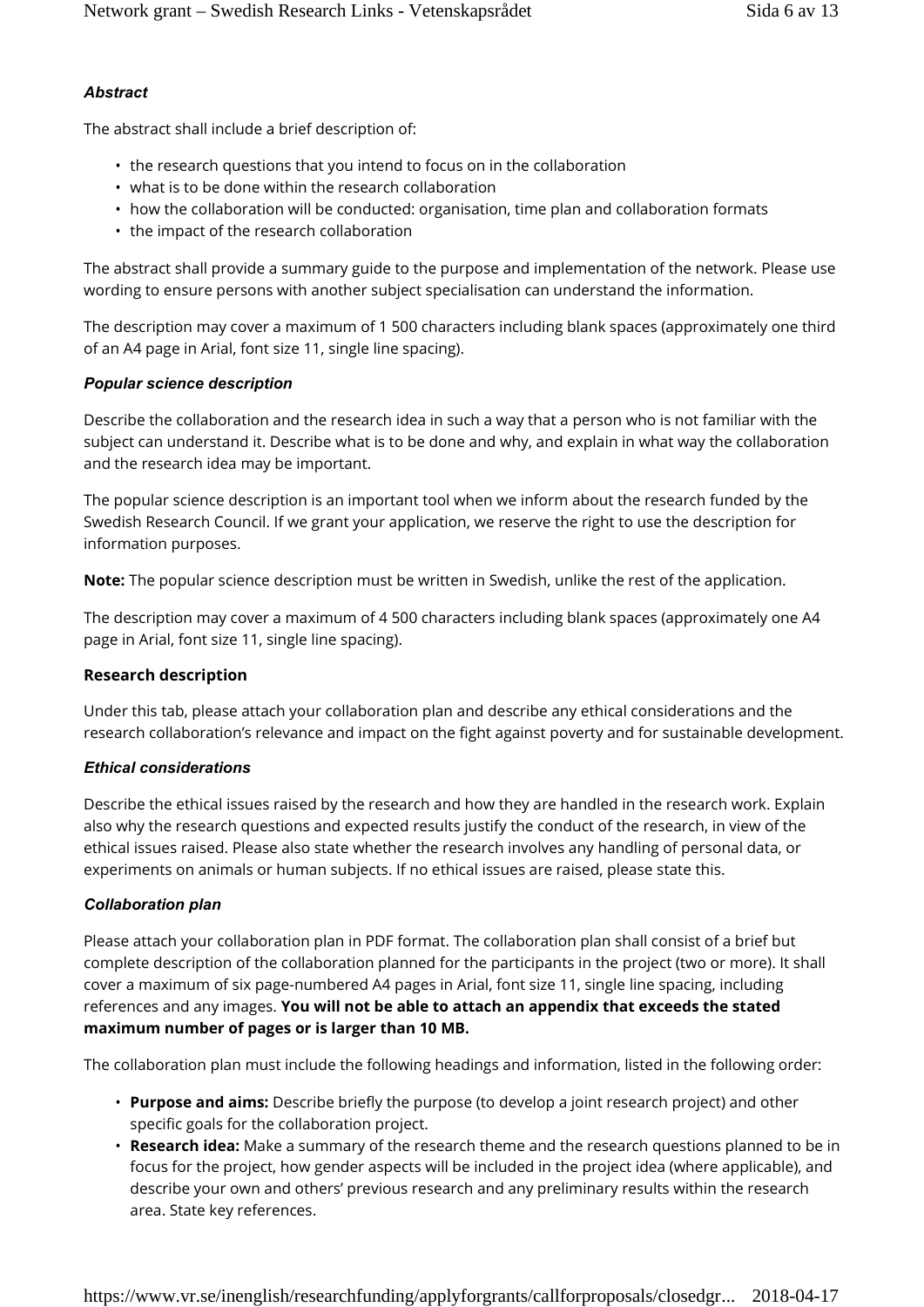- **Significance and scientific novelty:** Describe briefly how the collaboration project relates to previous research within the area, and its importance in the short and long term. If the network is not intended to develop new research projects, but to construct a network around existing research, the application must state forceful grounds for why this is of great importance for development research and/or Swedish development collaboration.
- **Network description and mode of cooperation:** Summarise the planned work, including the following items:

*Theory and method:* Describe the underlying theory and the methods to be applied or developed.

*Time plan and implementation:* The time plan should provide an overview of the collaboration and a plan for submitting joint research applications, travel, joint seminars, workshops, preparations/planning of joint research applications, and information dissemination. A brief description of project activities, such as workshops and seminars, should be included. *Project organisation:* Clarify the contributions of yourself and any participating researchers to the implementation of the project. Describe and explain the competences and roles (including the gender distribution) of the participating researchers in the project, and also any other researchers or corresponding who are important for the implementation of the project.

• **Security situation in collaborating country:** If you are planning to carry out activities in countries or regions that the Swedish Ministry for Foreign Affairs are advising against travelling to  $\blacksquare$  (including work travel), please describe how you are planning your research visit to and work in the country in view of the security situation.

Please provide the following information also. If a heading is not relevant to your application, please leave it blank.

- **Equipment:** Describe the basic equipment you and your team have at your disposal for the project.
- **Need for infrastructure:** Specify the project's need for international and national infrastructure. Specify also the need for local infrastructure, if depreciation costs for this is included in the application. Read more about research infrastructure supported by the Swedish Research Council.
- **Other applications or grants:** If you are applying for or intend to apply for other grants from the Swedish Research Council, the relationship between the projects shall be clarified. This applies also if you are receiving ongoing grants from the Swedish Research Council with grant periods that wholly or partly overlap with the grant you are now applying for. You should also justify why you are submitting one or several further applications. Describe also the relationship with other applications to or grants from other funding bodies for the same project idea (from you or another researcher).

#### *Relevance and impact*

Describe the expertise and capacity developed among the participating researchers and institutions that may impact on Swedish development collaboration and development in the countries included in the network. The following issues shall be addressed: How will the collaboration be organised in order to give added value to Swedish development collaboration? In what way is the collaboration based on equal participation, and how does this lead to mutual exchange of knowledge? In what way will the network be relevant to the fight against poverty and for fair and sustainable development in low income countries and lower middle income countries?

For further information, please see the following documents:

Policy framework for Swedish development cooperation and humanitarian assistance **CT** 

Strategy for research cooperation and research in development cooperation 2015–2021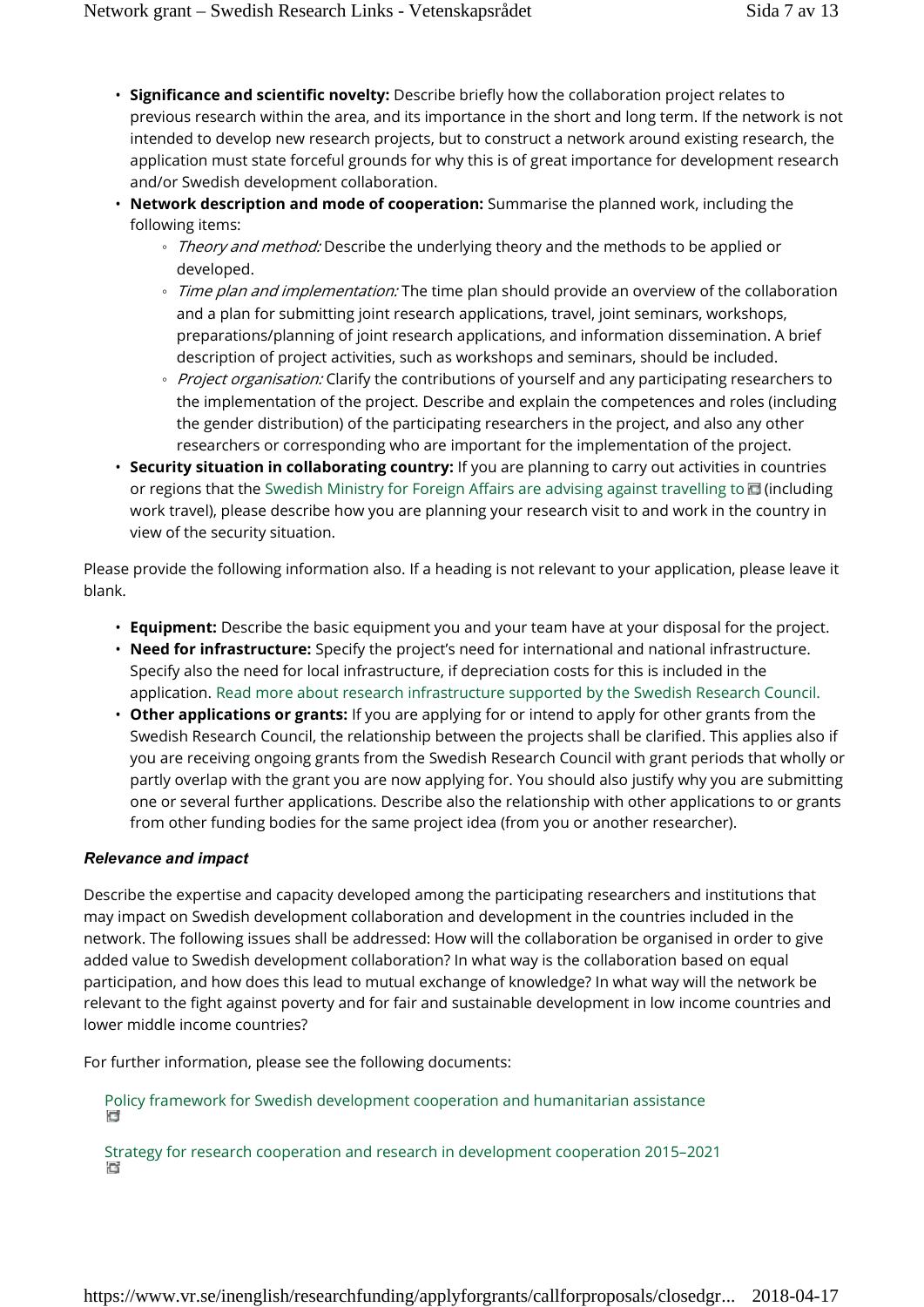The description may cover a maximum of 9 000 characters including blank spaces (approximately two A4 pages in Arial, font size 11, single line spacing).

#### **Budget and research resources**

Under this tab, please list the costs of the network, and any other funding of the project.

#### *Costs*

Describe the overall costs for the network by specifying the items below. The budget shall cover the costs of all parties. Please state rounded amounts in SEK.

- 1. Costs of travel, accommodation and subsistence.
- 2. Costs of organising seminars and workshops.
- 3. Costs of joint co-authored publications.
- 4. Costs of minor equipment and consumables (maximum 100 000 SEK per year in total).
- 5. Other costs.

#### *Total project cost*

Prisma will automatically add up your budget items listed in a table. The total amount you are applying for shall also include indirect costs. You will have to add these to the table yourself. Here you can also add any additional costs covered by the project (for which you are not seeking funding under this call).

Please contact your HEI for information on what constitutes indirect and direct costs.

#### *Explanation of the proposed budget*

Justify briefly each cost applied for in the budget stated. The description may cover a maximum of 4 000 characters including blank spaces (approximately one A4 page in Arial, font size 11, single line spacing).

#### *Other funding*

Please state any funding for the project (whole or part) received or applied for by you or another researcher, in excess of the amount requested in this application. Please state rounded amounts in SEK.

#### **Publications**

Under this tab, please attach your and any participating researchers' publications lists in PDF format to your respective fields.

#### *Applicant's publications list*

Please attach your publications list drawn up according to the headings and information below. The list shall cover a maximum of five page-numbered A4 pages in Arial, font size 11, single line spacing. **You will not be able to attach an appendix that exceeds the stated maximum number of pages.**

The list shall begin with the **maximum ten publications** of greatest importance for your application:

**1. Selection of publications:** List the maximum ten publications of greatest importance to your application. For each publication, please state how you contributed to it, and its relevance to the research project described (maximum four lines per publication). Highlight your name in bold in the author list.

You shall also list relevant publications **from the last eight years:**

**2. Total number of publications:** Sort the publications, with your name highlighted in bold in the author list, under each heading (publication type) in the following order:

#### • **Peer-reviewed original articles**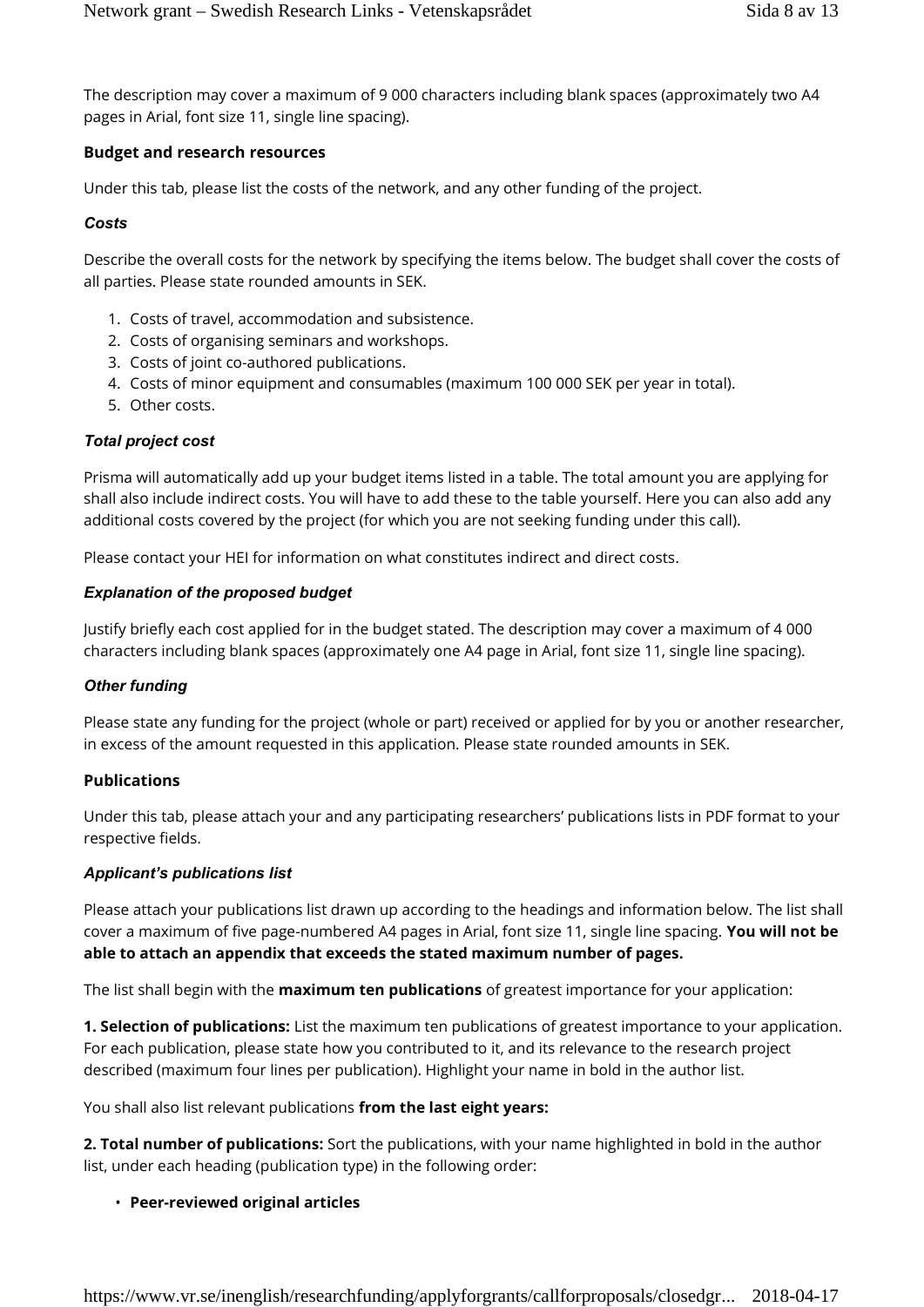- **Peer-reviewed conference contributions,** the results of which are not included in other publications.
- **Peer-reviewed edited volumes**
- **Research review articles**
- **Peer-reviewed books and book chapters**
- **Other publications including popular science books/presentations**

**Note:** Please sort the publications under each heading in reverse chronological order, so that the latest publication is at the top of the list. Please only include articles or corresponding that are published or accepted for publication at the time of applying. The author order in the publications list shall be identical to that of the published work. The application cannot be supplemented with publications after the deadline for the call.

#### *Participating researchers' publications lists*

Attach all participating researchers' publications lists joined up into one file. **The list for each researcher shall include a maximum of ten publications**, in the form of the most relevant publications for the research described, and shall cover a maximum of one A4 page. The name of the researcher in question shall be highlighted in bold and also be included in the page header of each list.

Note: Please only include articles or corresponding that are published or accepted for publication at the time of applying. The author order in the publications list shall be identical to that of the published work. The application cannot be supplemented with publications after the deadline for the call.

#### **Administrating organisation**

Under this tab, please state the administrating organisation and project site. The administrating organisation is the organisation that administers the funds for a grant awarded and is responsible for it according to the conditions set. The project site is the organisational unit where the project is carried out. Normally, the administrating organisation and project site correspond to the HEI and the department where the project leader is employed.

To allow you to link your application to an administrating organisation, the organisation must have an approved account in Prisma. Please contact your administrating organisation and ask it to apply for an organisation account  $\Box$  with the Swedish Research Council if it does not already have one.

If your project site is not listed in Prisma, please contact the person responsible for the organisation account at your administrating organisation. You will not be able to finalise the registration of your application if the project site is missing.

#### **Review panels**

Under this tab, please request the review panel or panels (in priority order) that you wish to carry out the scientific evaluation of your application. The final allocation of applications is determined by the Swedish Research Council.

```
Review panels
```
#### **Participants**

Under this tab, you as applicant may invite your international project leaders and other participating researchers to your application. You must distinguish international project managers from other invited participating researchers by marking them as international project leaders in the table in the application form.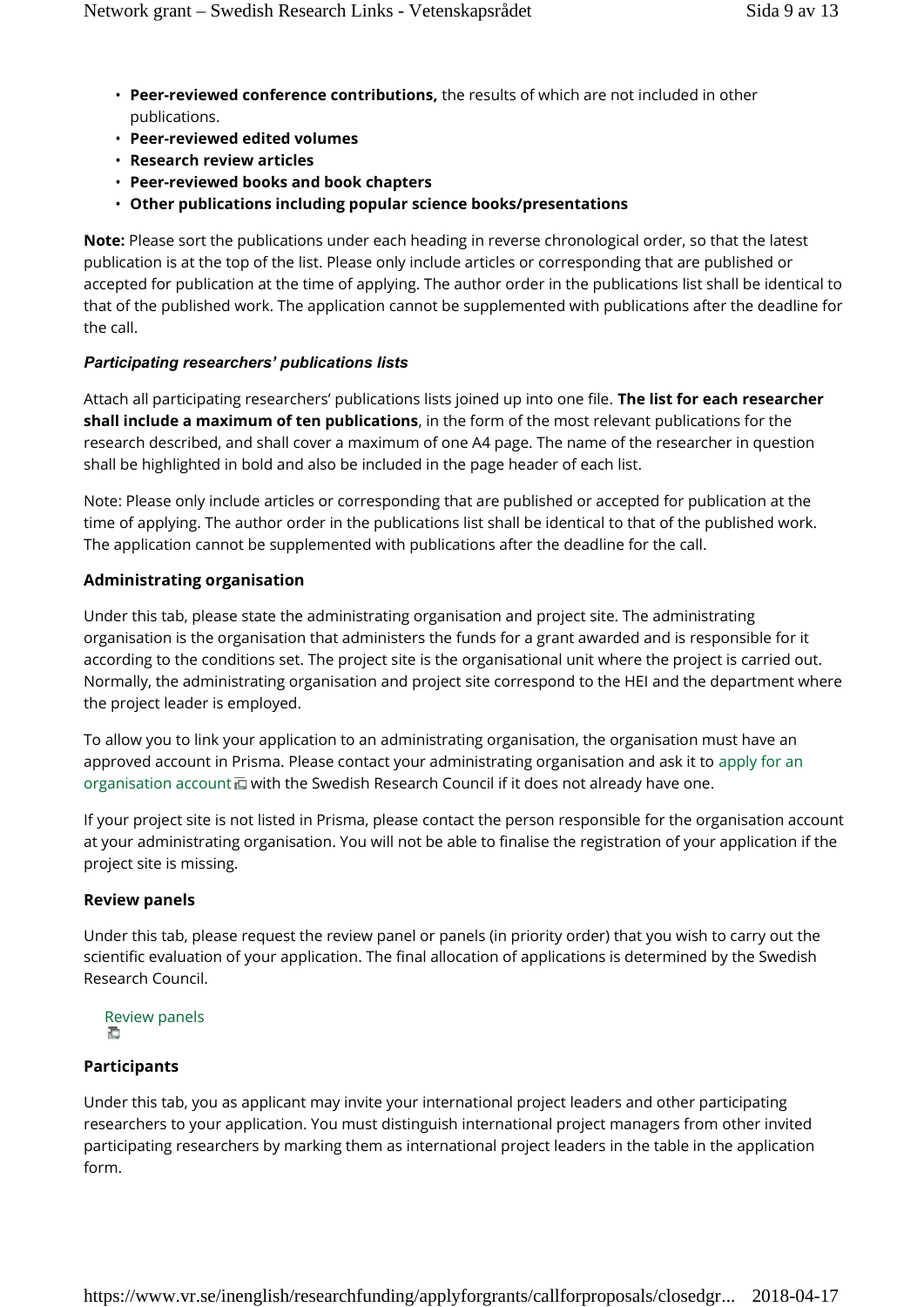Once a participating researcher has accepted your invitation, you can allocate authority to him/her to edit the application. International project leaders shall be given full editing rights.

You may also invite participating administrators in your application, that is to say a person who is not necessarily part of the collaboration project, but who can help you to input and edit information in the application.

When inviting participants, please make sure you use the correct email address linked to the person's Prisma account. You may invite participants who do not already have an account in Prisma, but in order to participate in your application they must register their own personal accounts in Prisma. All participants must accept their invitation, and participating researchers must upload their CV data to the application before you can finalise the registration of the application.

Once a participating researcher has accepted your invitation, you can allocate authority to him/her to edit the application.

#### **CV**

Under this tab, please upload your relevant CV information from your personal account in Prisma. Any participating researchers must upload their own CV information to the application.

The following information, where available, must always be included in each CV, taking into account the stated limitation in numbers:

- **Education:** First, second and third cycle higher education and specialist degrees.
- **Work:** Current employment (including whether permanent or not) and longer relevant employment, postdoctoral visits (also included as employments if relevant), research exchanges relevant to the research described and any longer interruptions in the research that have impacted on your opportunity to gain merits as a researcher.
- **Merits and awards:** Docentship/associate professorship, supervisees (postdoctoral and doctoral students; state the overall number of each category and list the 10 most relevant to you), up to 10 of your most relevant grants awarded in competition, up to 10 of your most relevant prizes and awards, and any other merits relevant to the application.
- **Intellectual property rights:** For example, patents and open access computer programs developed by you; state up to 10 of your most relevant.

**Note:** In the event very serious problems should arise for an international project leader to include her/his CV information via her/his personal Prisma account, please contact us for advice.

#### **Registering the application**

The tab "Check and register" shows a summary of the fields in your application that may require action in order to register it (such as mandatory fields not filled in, text fields with too many characters, discrepancies from limits on the possible project period or budget applied for). The registration of your application is not finalised until you click on the "Register" button.

Please make sure you use the preview function before registering your application.

**Note:** Everybody you have invited in your application must accept the invitation before you can register the application. If an invitation is not accepted, it must be deleted. Before registration, all participating researchers must also upload their CV information from their own personal accounts in Prisma.

The registered application can thereafter be found in your personal Prisma account in the tab "Applications and grants", under the menu choice "Applications". Until the deadline for the call, a registered application may be de-registered, amended and re-registered again as necessary.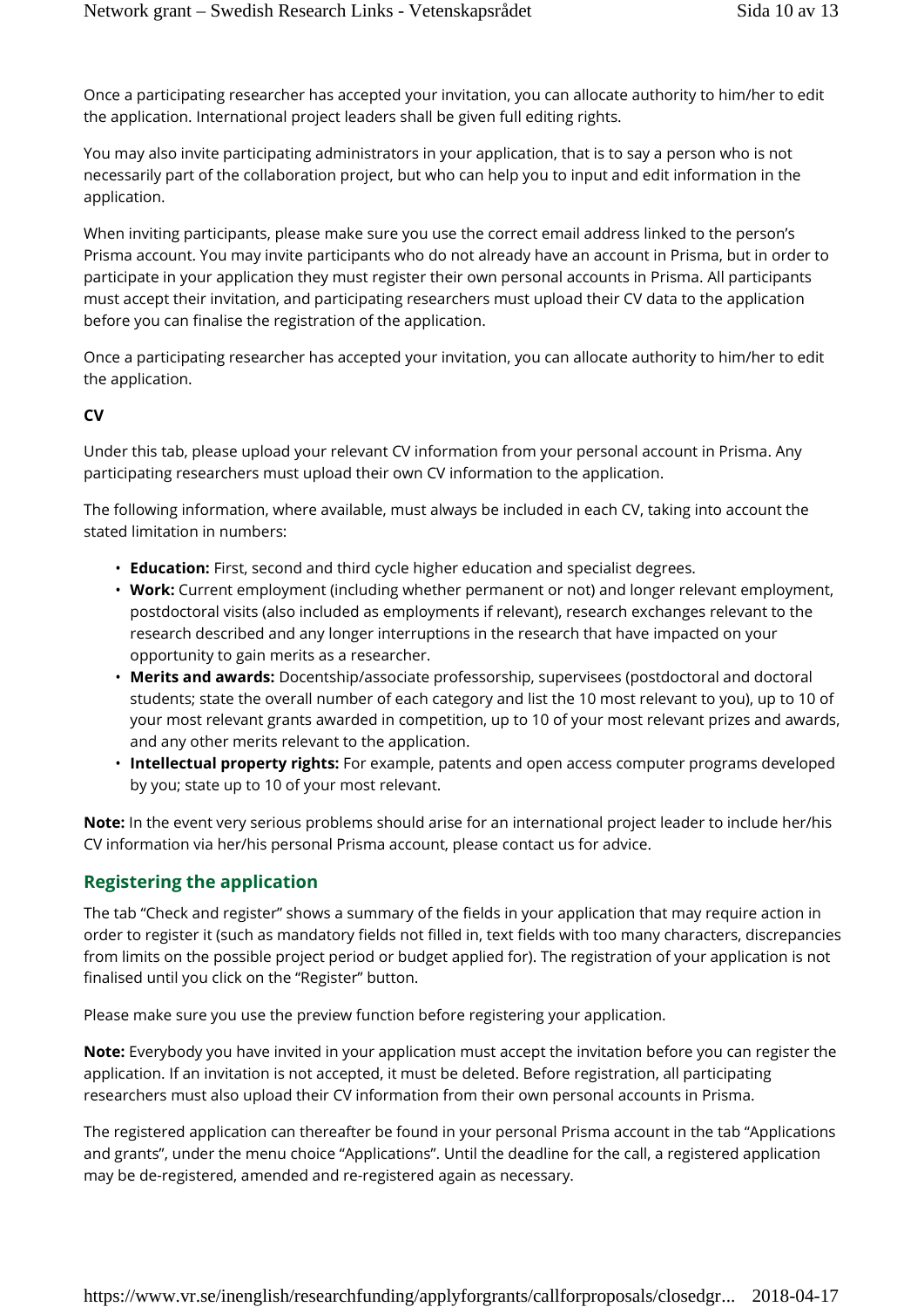**It is your responsibility to ensure the application is complete, that is to say the application form is correctly filled in, the correct appendices are attached and the information requested has been provided according to the instructions. Please only submit material specifically requested. We do not accept any additional information after the deadline, except when specifically requested.**

#### **Signing**

When you register the application, it is signed by you as project leader. To ensure the application is deemed complete and included in the review process, an authorised representative of the administrating organisation also has to sign the application. The representative is normally the head of the department where the research will be carried out, but this is dependent on your administrating organisation's structure.

The *applicant's* signature confirms that:

- the information in the application is correct and complies with the Swedish Research Council's instructions
- secondary occupations and commercial ties have been reported to the administrating organisation and that nothing has emerged that breaches good research practice
- the applicant has not been found guilty of scientific misconduct during the last two years before the deadline of the call
- the permits and approvals required have been obtained before the research is started, such as permits from the Swedish Medical Products Agency or approval from an ethical review board or an ethical committee on animal experiments
- the applicant will comply with all other conditions applicable to the grant

The signature of the *administrating organisation* confirms that:

- the research or research-supporting activity described can be given room at the administrating organisation during the period and to the extent stated in the application
- the applicant will be employed by the administrating organisation during the period covered by the application
- the administrating organisation approves of the budget in the application
- the applicant has not been found guilty of scientific misconduct by the administrating organisation signing during the last two years before the deadline of the call
- the administrating organisation will comply with all other conditions applicable to the grant

The above points shall have been discussed by the parties before the representative of the administrating organisation approves and signs the application.

**Note:** The authorised representative of the administrating organisation must sign the application in Prisma no later than one week (7 calendar days) after the call deadline date in order for the application to be considered further in the review process.

### **What happens next?**

When you have registered your application and the call closes (at 14.00/2 p.m. on the deadline date of the call), the registration of your application is automatically finalised and your application is given a registration number.

Your registered application is automatically forwarded to the representative of the administrating organisation for signature in Prisma. The application must be signed by the administrating organisation no later than one week (seven calendar days) after the deadline. You will receive an email when the application has been signed.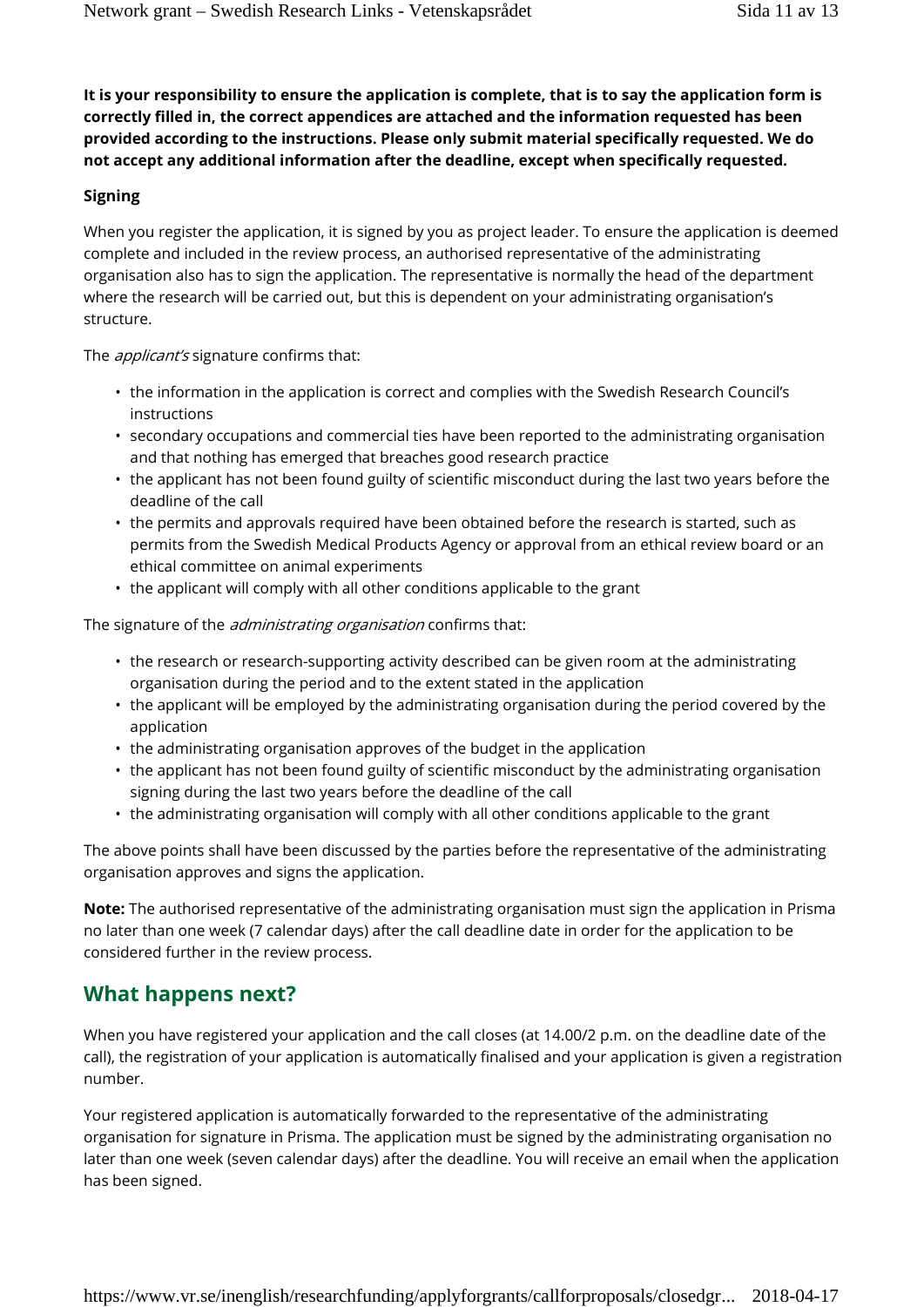Thereafter you will find information about the status of the application, registration number and signature of the application in your account in Prisma, under the tab "Applications and grants".

## **Evaluation**

The scientific evaluation of the application is carried out by active researchers. These peer reviewers evaluate the application in competition with the other applications on the basis of the evaluation criteria set by the Swedish Research Council.

If an application is not completed according to the instructions, this will be weighed into the evaluation.

```
Review panels
石
How your application is evaluated
```

```
The Swedish Research Council's conflict of interest policy
```
The Swedish Research Council's gender equality strategy

## **Decision**

Shortly after the grant decision has been made, a notice of the grant awards will be published on the Swedish Research Council's website. You will thereafter find a notice of the decision and a final statement on your application in your personal account in Prisma, under the tab "Applications and grants". The statement consists of a grading and, in some cases, written comments.

**The EU ABS Regulation and due diligence declaration:** As from 12 October 2015, users of genetic resources (genetic material of actual or potential value) and traditional knowledge relating to genetic resources, obtained after 12 October 2014, shall comply with the EU ABS Regulation (No 511/2014) by making a "due diligence declaration". This applies only to grant recipients. Due diligence entails the user being able to show that the genetic resource was obtained according to applicable legislation in the country in question and that the possible benefit of the genetic resource will be allocated in a reasonable and equitable way.

Exceptions apply to research into: the human genome, plant genetic material included in Appendix 1  $\blacksquare$  to the international agreement on plant genetic resources, pandemic influenza virus and genetic material obtained from international waters. If you have any questions about the regulations and due diligence, please contact Naturvårdsverket回.

## **Contact**

## **Questions about application content**

If you have any questions about application content, please contact one of the following persons:

Britta Radeloff, +46 (0)8-546 44 210

Anna Herou, +46 (0)8-546 44 359

Mattias Ågren, +46 (0)8-546 44 036

## **Technical questions**

In the first instance, please consult the help menu in Prisma for instructions or FAQ $\Box$ , including a detailed user manual **d** that describes most items in Prisma.